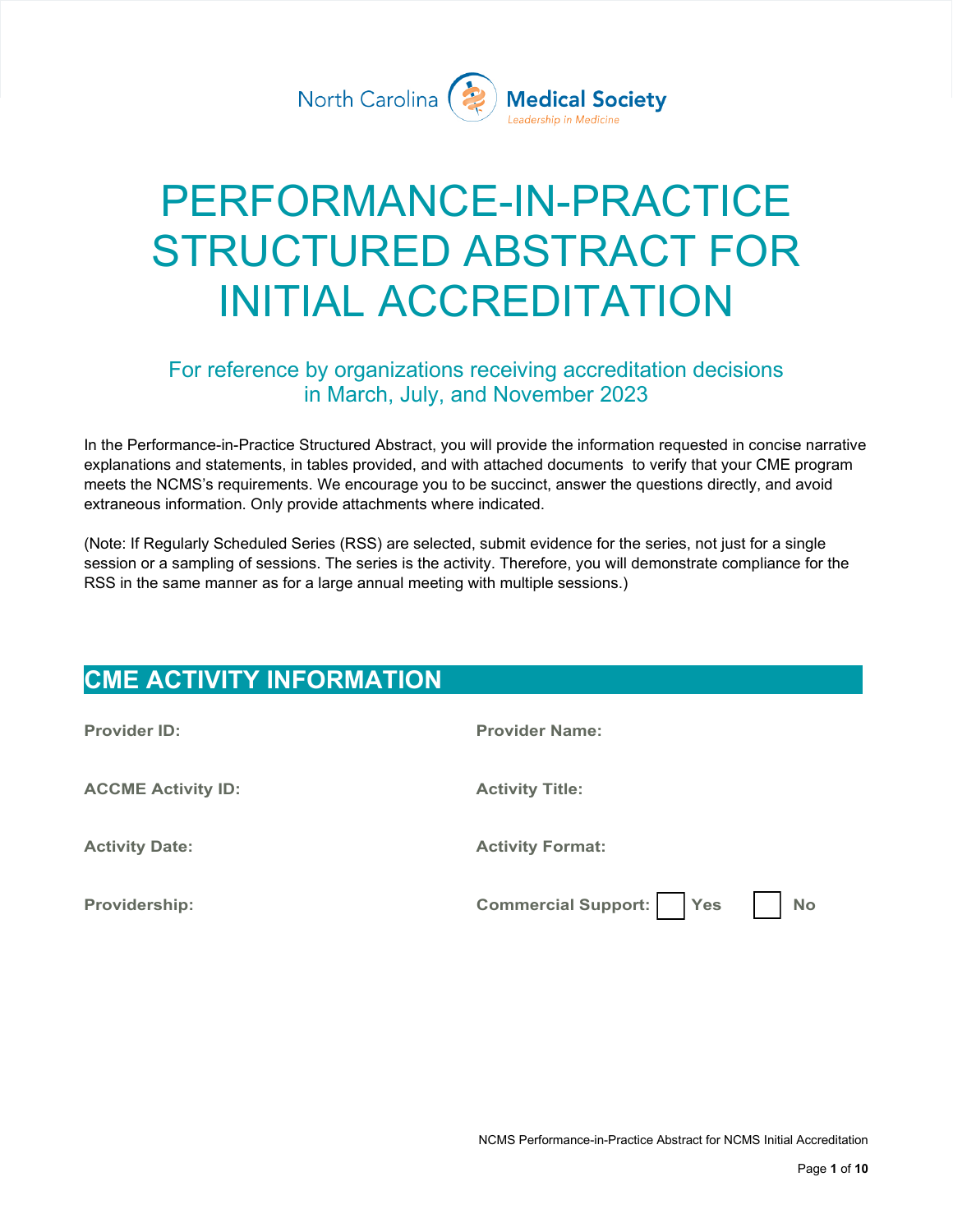# **EDUCATIONAL PLANNING AND EVALUATION**

**EDUCATIONAL NEEDS (Formerly Criterion 2)**

The provider incorporates into CME activities the educational needs (knowledge, competence, or performance) that underlie the professional practice gaps of their own learners.

**State the professional practice gap(s) of your learners on which the activity was based.** 

**Check the educational need(s) that apply to this activity:**

☐ **Knowledge**

☐ **Competence**

☐ **Performance**

**State the educational need(s) that you determined to be the cause of the professional practice gap(s).**

# **DESIGNED TO CHANGE (Formerly Criterion 3)**

The provider generates activities/educational interventions that are designed to change competence, performance, or patient outcomes as described in its mission statement.

**Explain what competence, performance, or patient outcome this activity was designed to change.** 

# **APPROPRIATE FORMATS (Formerly Criterion 5)**

The provider chooses educational formats for activities/interventions that are appropriate for the setting, objectives, and desired results of the activity.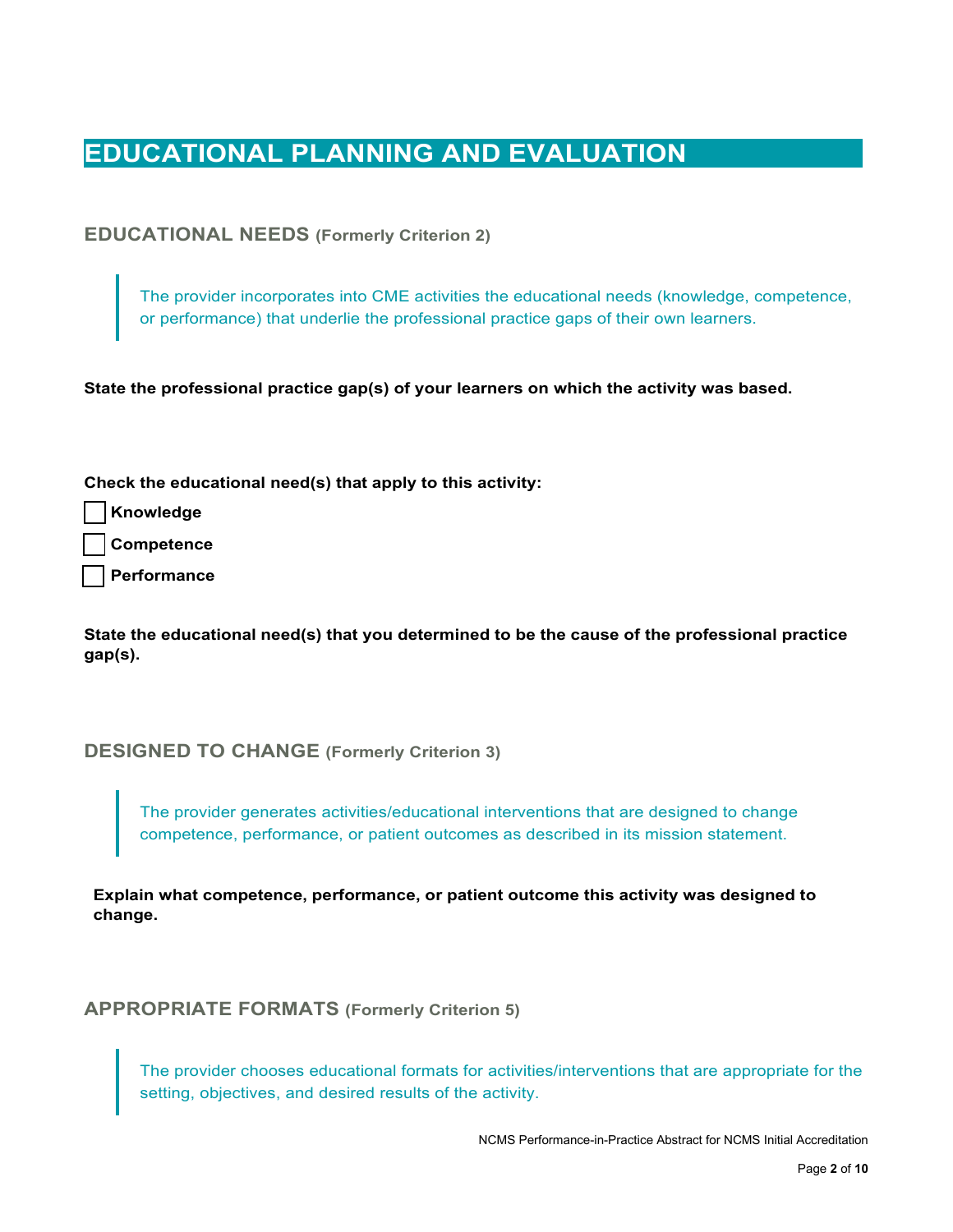**Explain why the educational format is appropriate for this activity.** 

## **COMPETENCIES (Formerly Criterion 6)**

The provider develops activities/educational interventions in the context of desirable physician attributes [e.g., Institute of Medicine (IOM) Competencies, Accreditation Council for Graduate Medical Education (ACGME) Competencies].

**Select the desirable physician attribute(s) this activity addresses. The list below includes the Competencies of: ACGME/ABMS, Institute of Medicine, and Interprofessional Education Collaborative, or you may enter other competencies recognized by your organization.**

#### **Select all that apply:**

- ☐ **Patient Care and Procedural Skills**
- ☐ **Medical Knowledge**
- ☐ **Quality Improvement**
- ☐ **Practice-Based Learning and Improvement**
- ☐ **Interpersonal and Communication Skills**
- ☐ **Professionalism**
- ☐ **Systems-Based Practice**
- ☐ **Provide Patient-Centered Care**
- ☐ **Work in Interdisciplinary Teams**
- ☐ **Employ Evidence-Based Practice**
- ☐ **Utilize Informatics**
- ☐ **Values/Ethics for Interprofessional Practice**
- ☐ **Roles/Responsibilities**
- ☐ **Interprofessional Communication**
- ☐ **Teams and Teamwork**
- ☐ **Other: Please list other competencies, if applicable:**

**ANALYZES CHANGE (Formerly Criterion 11)**

The provider analyzes changes in learners' (competence, performance, or patient outcomes) achieved as a result of the overall program's activities/educational interventions.

**Describe the strategies used to obtain data or information about changes achieved in learners' competence or performance or patient outcomes as a result of their participation in this activity, including, for example, questions you asked the learner about changes in competence or performance or other change data such as quality improvement or patient outcomes.**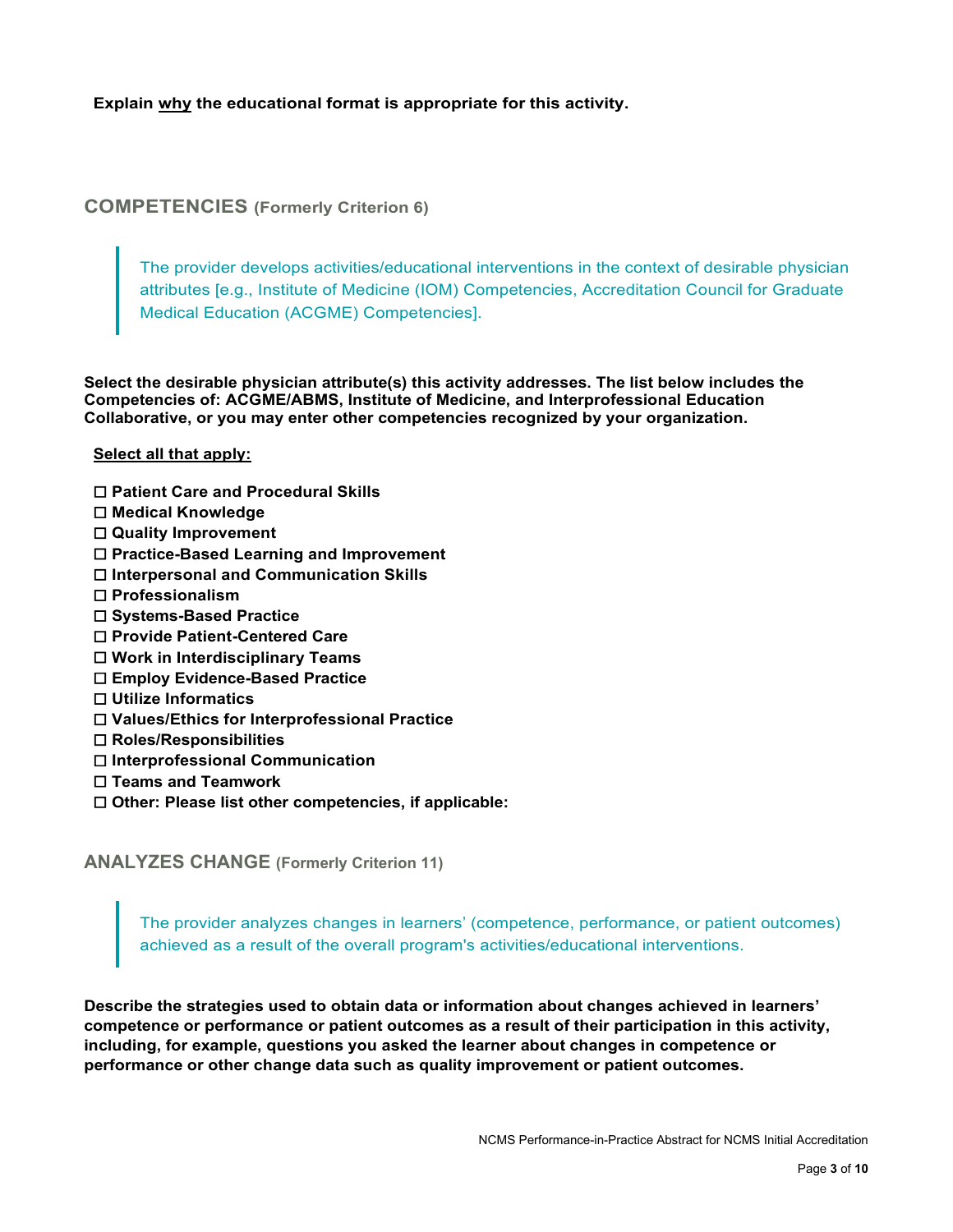**Attach the compiled or summative data or information generated from this activity about changes achieved in learners' competence or performance or patient outcomes. Please ensure that the attachments are readable by the surveyors.**

# **STANDARDS FOR INTEGRITY AND INDEPENDENCE IN ACCREDITED CONTINUING EDUCATION**

**STANDARD 1: ENSURE CONTENT IS VALID (Formerly CME Clinical Content Validation Policies and Criterion 10 SCS 5.2)**

Accredited providers are responsible for ensuring that their education is fair and balanced and that any clinical content presented supports safe, effective patient care.

- 1. All recommendations for patient care in accredited continuing education must be based on current science, evidence, and clinical reasoning, while giving a fair and balanced view of diagnostic and therapeutic options.
- 2. All scientific research referred to, reported, or used in accredited education in support or justification of a patient care recommendation must conform to the generally accepted standards of experimental design, data collection, analysis, and interpretation.
- 3. Although accredited continuing education is an appropriate place to discuss, debate, and explore new and evolving topics, these areas need to be clearly identified as such within the program and individual presentations. It is the responsibility of accredited providers to facilitate engagement with these topics without advocating for, or promoting, practices that are not, or not yet, adequately based on current science, evidence, and clinical reasoning.
- 4. Organizations cannot be accredited if they advocate for unscientific approaches to diagnosis or therapy, or if their education promotes recommendations, treatment, or manners of practicing healthcare that are determined to have risks or dangers that outweigh the benefits or are known to be ineffective in the treatment of patients.

#### **Attach the required documentation as described below based on the type of the activity.**

**If the activity is a Journal CME/CE or Enduring Material (online or print) CME activity:** Upload instructions to access the CME product itself, so reviewers may experience the activity as your learners experience it. With your upload, provide a URL/link to the activity and generic login(s) and password(s), if necessary for access. The product must be available for review from the point of submission through the end of your current accreditation term. If internet activities are no longer available online, you may provide access to an archived website. If this is not an option, then screen shots are acceptable.

#### **OR**

**If the activity is a Regularly Scheduled Series (RSS)**: Upload a listing of the *dates, faculty, location, and topi*cs of *each session*.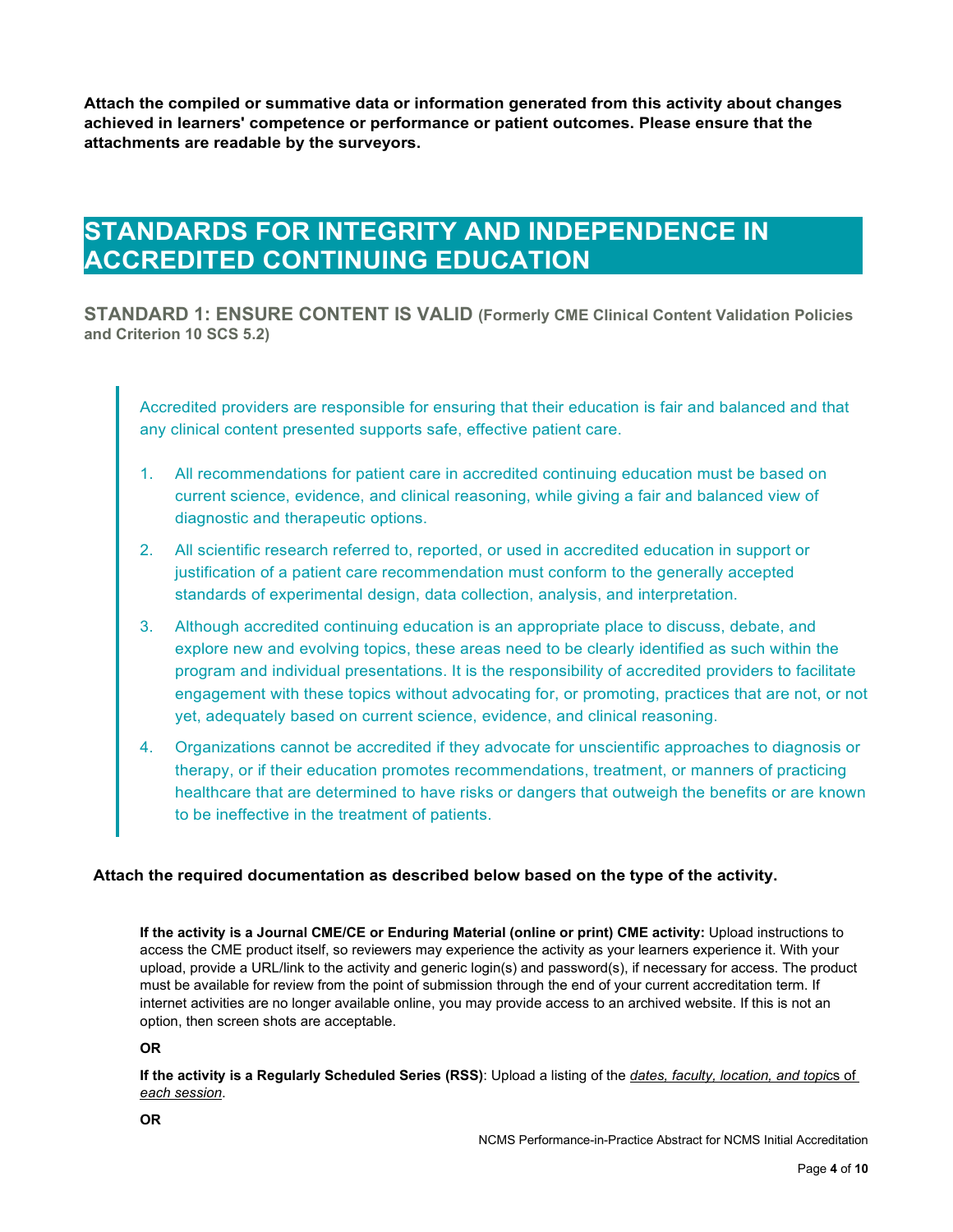**If the activity is Live, a Manuscript Review, Test-Item Writing, Committee Learning, Performance/Quality Improvement, Internet Searching and Learning, Learning from Teaching or Other/Blended Learning activity:** Upload the activity topics/content to include the nature and scope of the CME content (e.g., content outline, agenda, brochure, program book, or announcement).

# **STANDARD 2: PREVENT COMMERCIAL BIAS AND MARKETING IN ACCREDITED CONTINUING EDUCATION (Formerly Criterion 7 [SCS 1] and Criterion 10 [SCS 5.1])**

Accredited continuing education must protect learners from commercial bias and marketing.

- 1. The accredited provider must ensure that all decisions related to the planning, faculty selection, delivery, and evaluation of accredited education are made without any influence or involvement from the owners and employees of an ineligible company.
- 2. Accredited education must be free of marketing or sales of products or services. Faculty must not actively promote or sell products or services that serve their professional or financial interests during accredited education.
- 3. The accredited provider must not share the names or contact information of learners with any ineligible company or its agents without the explicit consent of the individual learner.

## **We attest that this activity meets the expectations of all three elements of Standard 2.**

 $\Box$  Check box to attest.

# **STANDARD 3: IDENTIFY, MITIGATE, AND DISCLOSE RELEVENT FINANCIAL RELATIONSHIPS (Formerly Criterion 7 [SCS 1, 2 & 6])**

Accredited providers must take the following steps when developing accredited continuing education.

Collect information: Collect information from all planners, faculty, and others in control of educational content about all their financial relationships with ineligible companies within the prior **24 months**. There is no minimum financial threshold; individuals must disclose all financial relationships, regardless of the amount, with ineligible companies. Individuals must disclose regardless of their view of the relevance of the relationship to the education. Disclosure information must include:

- The name of the ineligible company with which the person has a financial relationship.
- The nature of the financial relationship. Examples of financial relationships include employee, researcher, consultant, advisor, speaker, independent contractor (including contracted research), royalties or patent beneficiary, executive role, and ownership interest. Individual stocks and stock options should be disclosed; diversified mutual funds do not need to be disclosed. Research funding from ineligible companies should be disclosed by the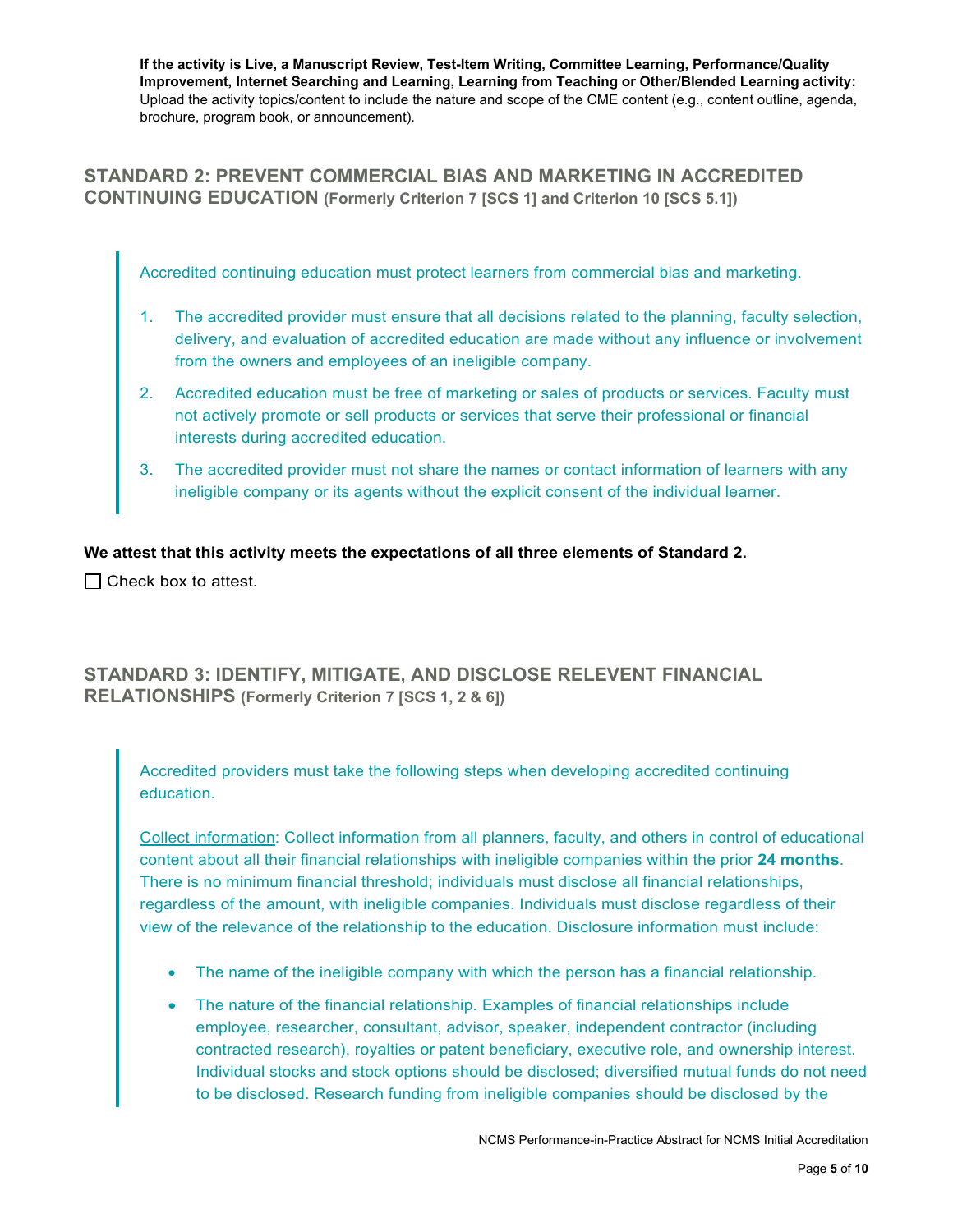principal or named investigator even if that individual's institution receives the research grant and manages the funds.

Exclude owners or employees of ineligible companies: Review the information about financial relationships to identify individuals who are owners or employees of ineligible companies. These individuals must be excluded from controlling content or participating as planners or faculty in accredited education. There are three exceptions to this exclusion— employees of ineligible companies can participate as planners or faculty in these specific situations:

- When the content of the activity is not related to the business lines or products of their employer/company.
- When the content of the accredited activity is limited to basic science research, such as preclinical research and drug discovery, or the methodologies of research, and they do not make care recommendations.
- When they are participating as technicians to teach the safe and proper use of medical devices, and do not recommend whether or when a device is used.

Identify relevant financial relationships: Review the information about financial relationships to determine which relationships are relevant. Financial relationships are relevant if the educational content an individual can control is related to the business lines or products of the ineligible company.

Mitigate relevant financial relationships: Take steps to prevent all those with relevant financial relationships from inserting commercial bias into content.

- Mitigate relationships prior to the individuals assuming their roles. Take steps appropriate to the role of the individual. For example, steps for planners will likely be different than for faculty and would occur before planning begins.
- Document the steps taken to mitigate relevant financial relationships.

Disclose all relevant financial relationships to learners: Disclosure to learners must include each of the following:

- The names of the individuals with relevant financial relationships.
- The names of the ineligible companies with which they have relationships.
- The nature of the relationships.
- A statement that all relevant financial relationships have been mitigated.

Identify ineligible companies by their name only. Disclosure to learners must not include ineligible companies' corporate or product logos, trade names, or product group messages.

Disclose absence of relevant financial relationships. Inform learners about planners, faculty, and others in control of content (either individually or as a group) with no relevant financial relationships with ineligible companies.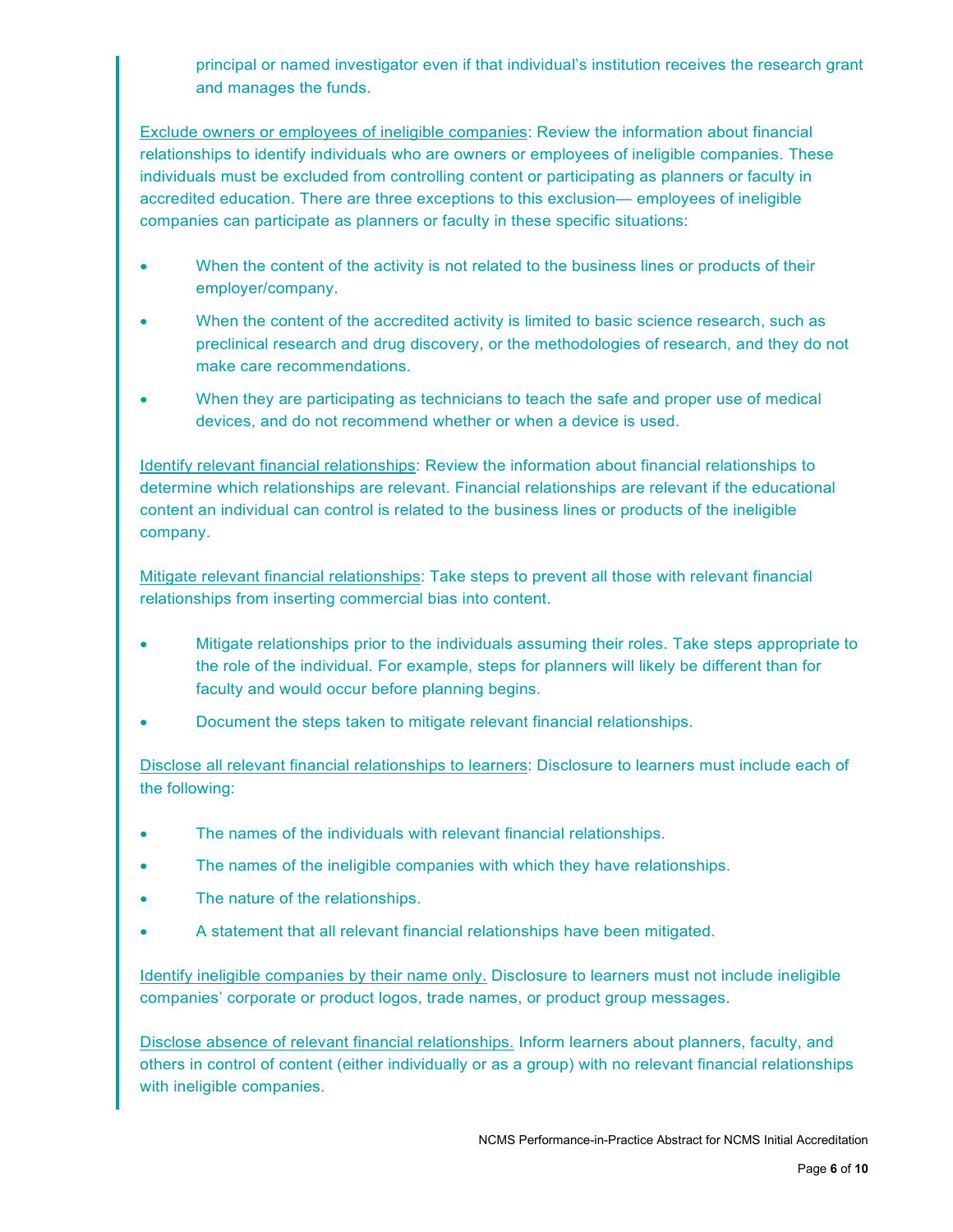Learners must receive disclosure information, in a format that can be verified at the time of accreditation, before engaging with the accredited education.

**Did this activity meet one of the exceptions listed below? (check those that apply)**

- **1. Accredited education that is non-clinical, such as leadership or communication skills training.**
- **2. Accredited education where the learner group is in control of content, such as a spontaneous case conversation among peers.**
- **3. Accredited self-directed education where the learner controls their educational goals and reports on changes that resulted, such as learning from teaching, remediation, or a personal development plan. When accredited providers serve as a source of information for the selfdirected learner, they should direct learners only to resources and methods for learning that are not controlled by ineligible companies.**

**If yes, describe how the activity met the exception.**

# **IF THIS ACTIVITY DOES NOT MEET ONE OF THE EXCEPTIONS LISTED ABOVE,**

**Did owner(s)/employee(s) of ineligible companies participate as planners or faculty in this activity?** 



#### **If yes, describe which of the three situations listed below (Standard 3.2) was applicable to their participation as planners or faculty.**

There are three exceptions to this exclusion—employees of ineligible companies can participate as planners or faculty in these specific situations:

- a. When the content of the activity is not related to the business lines or products of their employer/company.
- b. When the content of the accredited activity is limited to basic science research, such as preclinical research and drug discovery, or the methodologies of research, and they do not make care recommendations.
- c. When they are participating as technicians to teach the safe and proper use of medical devices, and do not recommend whether or when a device is used.

### **Did an ineligible company take the role of non-accredited partner in a joint provider relationship in this activity?**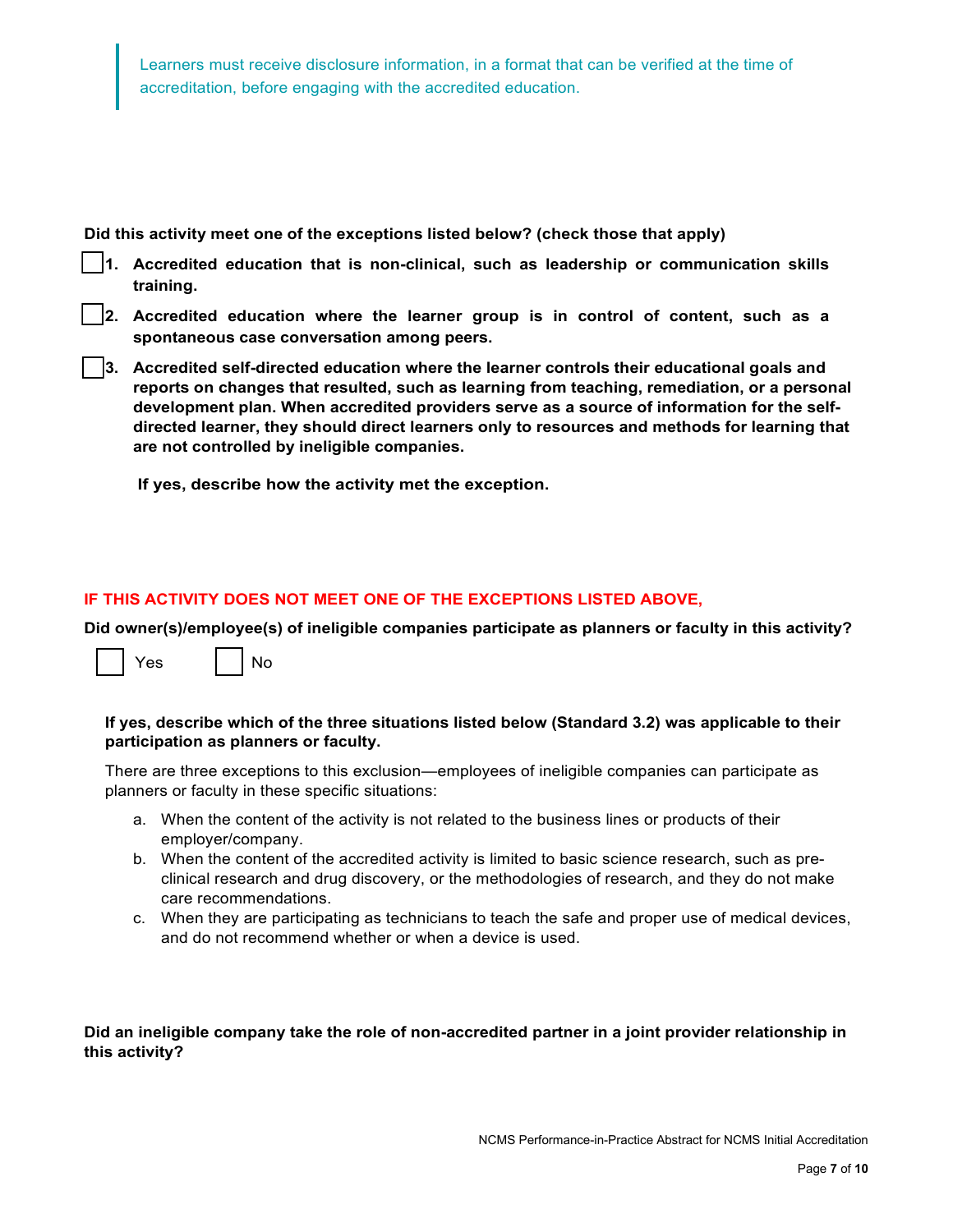### **Attach a single completed example of the form(s), tool(s), or mechanism(s) used to collect information from all planners, faculty, and others in control of the educational content of this activity about their financial relationships with ineligible companies.**

*If you use different form(s), tool(s), or mechanism(s) within your process, upload a single copy example of each version used. Do not submit more than a single example of each form used. In each case, the example provided must be one that was actually completed by a person in control of content for this activity.* 

### **Download and complete the spreadsheet linked [here.](https://accme.org/publications/excel-spreadsheet-for-documenting-individuals-control-content-performance-practice)**

### **Then, attach the spreadsheet as an EXCEL file in the PDF file. In the spreadsheet, provide the information indicated in each of the five columns as follows. For everyone in control of content, list:**

In the spreadsheet, provide the information indicated in each of the five columns as follows. For everyone in control of content, list:

- a) the name of the individual,
- b) the individual's role(s) (e.g., planner, reviewer, faculty, author, and/or other roles in control of educational content) in the activity,
- c) the name of the ACCME-defined ineligible company(ies) with which the individual has a relevant financial relationship (or if the individual has no relevant financial relationship(s),
- d) the nature of the relationship(s), and
- e) the mechanism(s) implemented to mitigate all relevant financial relationships appropriate to the role(s) of the individuals in the activity.

PLEASE NOTE: EXCEL spreadsheets formatted differently than the NCMS's template, or with other information than the template, will not be accepted.

**Attach the information, as disclosed to learners, about the presence or absence of relevant financial relationships for all individuals in control of CME content, if applicable. Also, if applicable, attach the statement, as disclosed to learners, that all relevant financial relationships were mitigated.**

# **STANDARD 4: MANAGE COMMERCIAL SUPPORT APPROPRIATELY (Formerly Criterion 8 [SCS 3])**

Accredited providers that choose to accept **commercial support** (defined as financial or in-kind support from ineligible companies) are responsible for ensuring that the education remains independent of the ineligible company and that the support does not result in commercial bias or commercial influence in the education. The support does not establish a financial relationship between the ineligible company and planners, faculty, and others in control of content of the education.

- 1. **Decision-making and disbursement**: The accredited provider must make all decisions regarding the receipt and disbursement of the commercial support.
	- a. Ineligible companies must not pay directly for any of the expenses related to the education or the learners.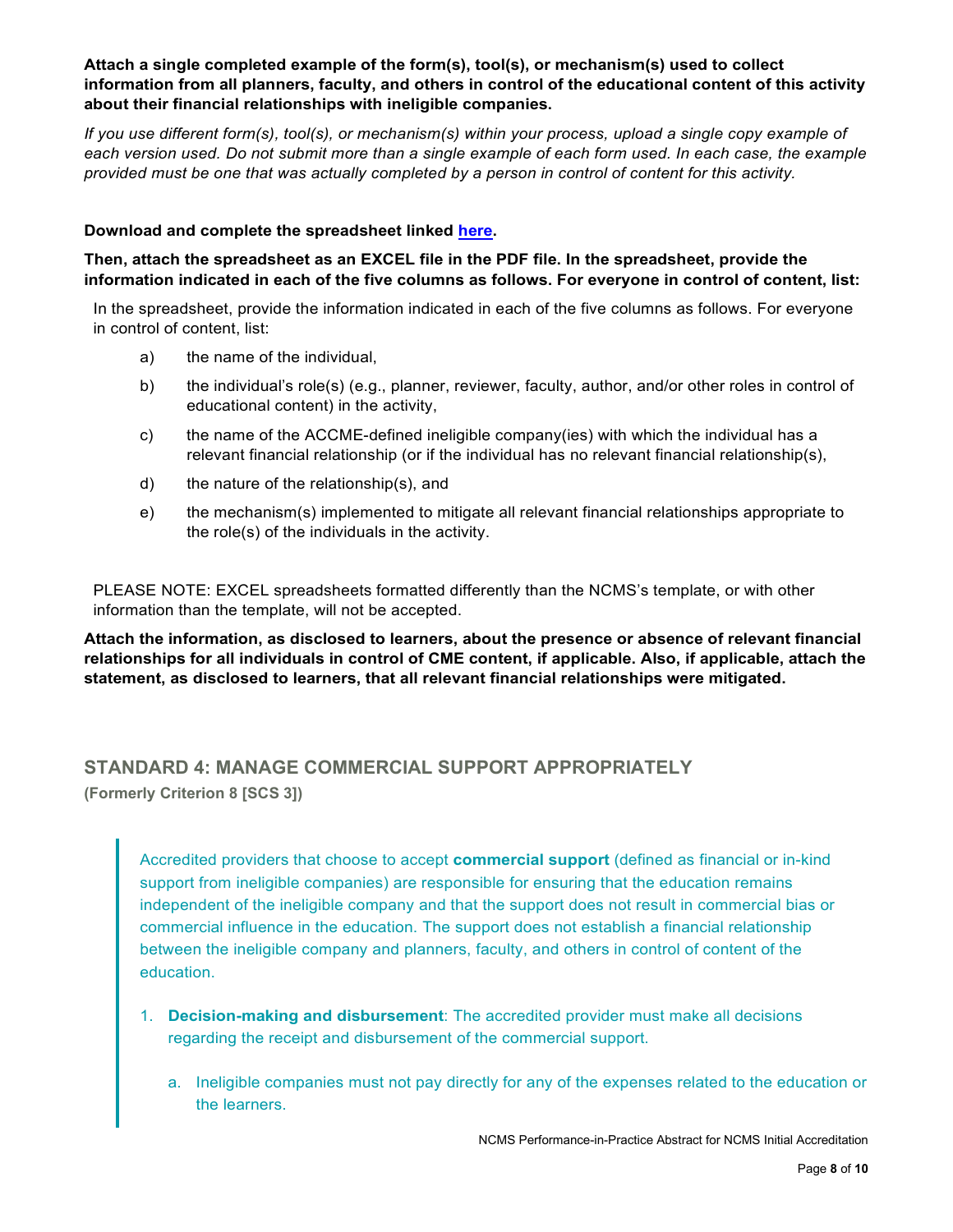- b. The accredited provider may use commercial support to fund honoraria or travel expenses of planners, faculty, and others in control of content for those roles only.
- c. The accredited provider must not use commercial support to pay for travel, lodging, honoraria, or personal expenses for individual learners or groups of learners in accredited education.
- d. The accredited provider may use commercial support to defray or eliminate the cost of the education for all learners.
- 2. **Agreement**: The terms, conditions, and purposes of the commercial support must be documented in an agreement between the ineligible company and the accredited provider. The agreement must be executed prior to the start of the accredited education. An accredited provider can sign onto an existing agreement between an accredited provider and a commercial supporter by indicating its acceptance of the terms, conditions, and amount of commercial support it will receive.
- 3. **Accountability**: The accredited provider must keep a record of the amount or kind of commercial support received and how it was used, and must produce that accounting, upon request, by the accrediting body or by the ineligible company that provided the commercial support.
- 4. **Disclosure to learners**: The accredited provider must disclose to the learners the name(s) of the ineligible company(ies) that gave the commercial support, and the nature of the support if it was in-kind, prior to the learners engaging in the education. Disclosure must not include the ineligible companies' corporate or product logos, trade names, or product group messages.

**Did your organization correctly enter in PARS whether or not this activity received commercial support?** 

| Yes | lNo |
|-----|-----|
|-----|-----|

**If no, provide a brief explanation of the correction.**